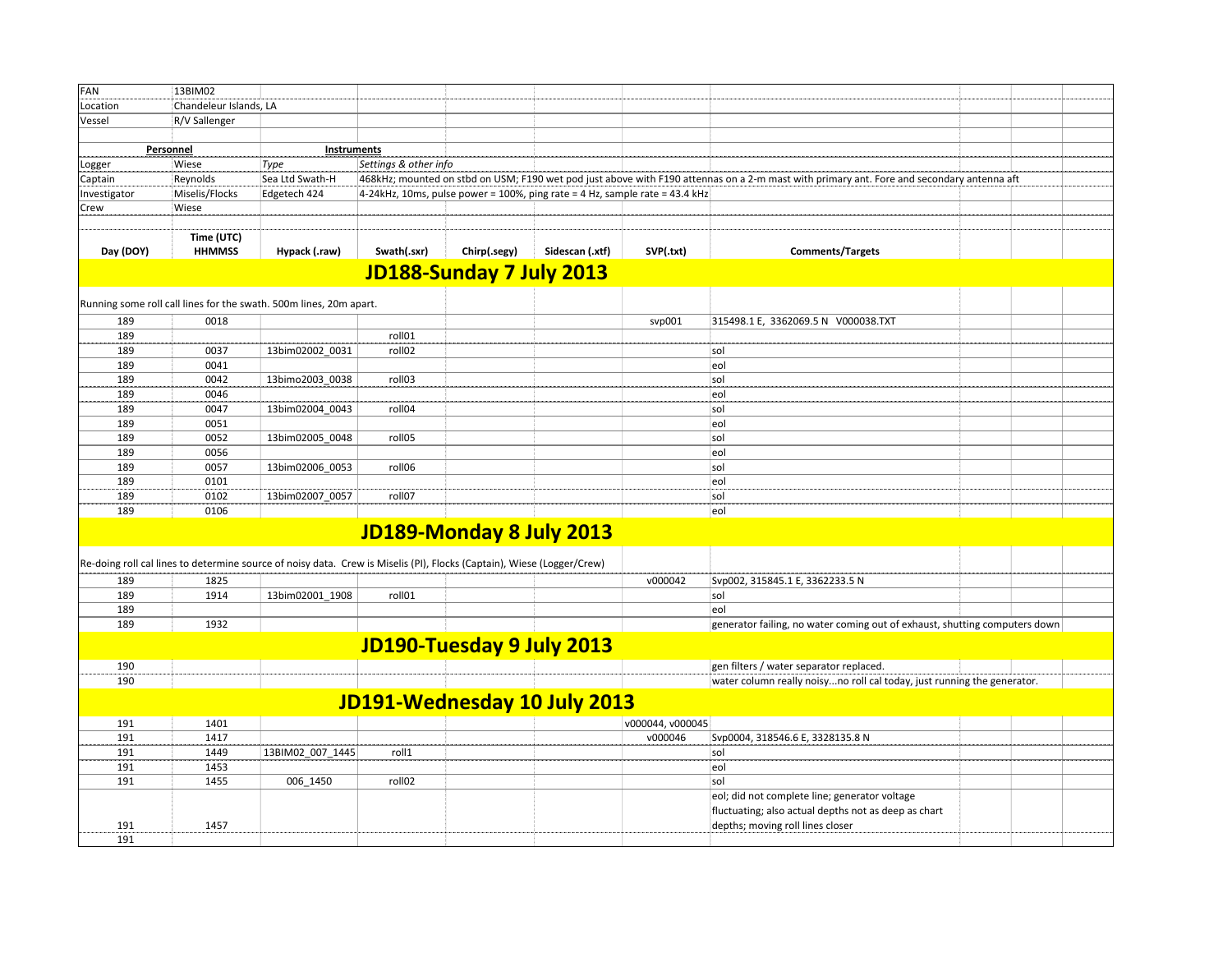|            |              |                  |          |                           | JD192-Thursday 11 July 2013 |                                                                                                                         |  |
|------------|--------------|------------------|----------|---------------------------|-----------------------------|-------------------------------------------------------------------------------------------------------------------------|--|
|            |              |                  |          |                           |                             | Flocks (Captain); Wiese (ET); Miselis (PI); trying to do<br>some roll cal lines after a morning and early               |  |
| 192        |              |                  |          |                           |                             | afternoon of bad weather; light chop on the water                                                                       |  |
| 192        | 2152         |                  |          |                           |                             | v000049, v000050 svp0005.txt; 316950.7 E, 3297605.6 N                                                                   |  |
| 192        | 2206         | 13BIM02 001 2202 | roll01   |                           |                             | sol                                                                                                                     |  |
| 192        | 2208         |                  |          |                           |                             | eol; didn't start that line very well, need to redo                                                                     |  |
| 192        | 2212         | 001 2208         | roll01_a |                           |                             | sol                                                                                                                     |  |
| 192        | 2214         |                  |          |                           |                             | eol; different compass readings making staying on<br>line difficult; figuring out heading and then will<br>restart line |  |
| 192        | 2224         | 001 2219         | roll01 b |                           |                             | sol                                                                                                                     |  |
| 192        | 2230         |                  |          |                           |                             | eol                                                                                                                     |  |
| 192        | 2241         |                  | roll02   |                           |                             | sol                                                                                                                     |  |
| 192        | 2241         |                  |          |                           |                             | eol, trying to figure out autopilot                                                                                     |  |
| 192        | 2245         | 002_2241         | roll02_a |                           |                             | sol, using autopilot now!                                                                                               |  |
| 192        | 2249         |                  |          |                           |                             | eol                                                                                                                     |  |
|            |              |                  |          |                           |                             |                                                                                                                         |  |
| 192        | 2251         | 001 2246         | roll01 c |                           |                             | sol, redoing line one now that autopilot is being used                                                                  |  |
|            |              |                  |          |                           |                             | turning in a loop to try to get back on linewill                                                                        |  |
| 192        | 225158       |                  |          |                           |                             | continue to record                                                                                                      |  |
| 192        | 2254         |                  |          |                           |                             | eol, too many turnsgetting dizzy                                                                                        |  |
| 192        | 2256         | 001 2251         | roll01 d |                           |                             | sol                                                                                                                     |  |
| 192        | 2300         |                  |          |                           |                             | eol                                                                                                                     |  |
| 192        | 2304         | 004 2259         | roll03   |                           |                             | sol                                                                                                                     |  |
| 192        | 2308         |                  |          |                           |                             | eol                                                                                                                     |  |
| 192        | 2309         | 003_2305         | roll04   |                           |                             | sol                                                                                                                     |  |
| 192        | 2314         |                  |          |                           |                             | eol                                                                                                                     |  |
| 192        | 2316         | 006 2311         | roll05   |                           |                             | sol                                                                                                                     |  |
| 192        | 2320         |                  |          |                           |                             | eol                                                                                                                     |  |
| 192        | 2322         | 005 2317         | roll06   |                           |                             | sol                                                                                                                     |  |
| 192        | 2326         |                  |          |                           |                             | eol                                                                                                                     |  |
| 192        | 2328         | 004 2324         | roll07   |                           |                             | sol; repeating a line to see if we can make it better;<br>didn't end up writing beginning of .sxr                       |  |
| 192        | 2330         |                  |          |                           |                             | doesn't look like it                                                                                                    |  |
| 192        | 2333         |                  |          |                           |                             | eol                                                                                                                     |  |
| 192        | 2335         | 007 2331         | roll08   |                           |                             | sol                                                                                                                     |  |
| 192        | 2340         |                  |          |                           |                             | eol, EOD; will recover swath and return to VI                                                                           |  |
|            |              |                  |          | JD193-FRIDAY 12 July 2013 |                             |                                                                                                                         |  |
|            |              |                  |          |                           |                             | starting Hewes Pt. lines; Wiese (ET), Miselis (PI),                                                                     |  |
| 193        |              |                  |          |                           |                             | Dickhudt (Captain), chirp and swath only                                                                                |  |
| 193<br>193 | 1410<br>1455 |                  |          |                           | svp006                      | 323110.2 E, 3322961.1 N; V000051, V000052                                                                               |  |
|            |              | 13BIM02 023 1451 | 13h001   | 13c001                    |                             | sol; sxp will be 13h001a                                                                                                |  |
| 193        | 1506         |                  |          |                           |                             | depression in chirp with dipping reflectorsfirst<br>borrow pit filling in?                                              |  |
| 193        | 1540         |                  |          |                           |                             | eol                                                                                                                     |  |
| 193        | 1543         | 022_1538         | 13h002   | 13c002                    |                             | sol                                                                                                                     |  |
| 193        | 1547         |                  |          |                           |                             | eol. Doing another cast                                                                                                 |  |
| 193        | 1548         |                  |          |                           | svp007                      | 320155.1 E, 3327976.2 N; V000053, V000054                                                                               |  |
| 193        | 1555         | 022 1538         | 13h002a  | 13c002a                   |                             | sol; did not sto hypack logging                                                                                         |  |
| 193        | 1634         |                  |          |                           |                             | eol                                                                                                                     |  |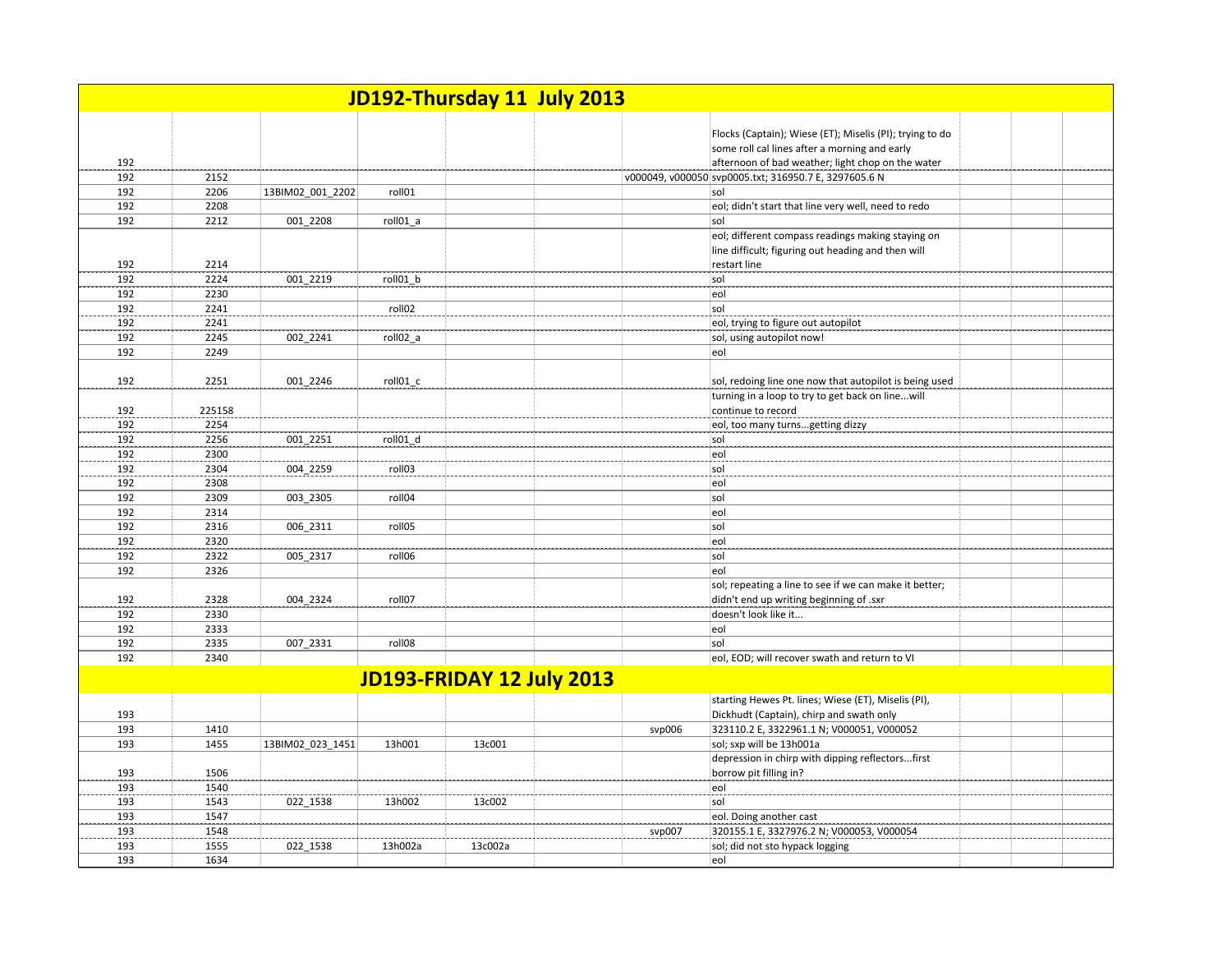| 193 | 1638 | 021 1633 | 13h003  | 13c003  |                                    | sol; a little to west of line at beginning             |  |
|-----|------|----------|---------|---------|------------------------------------|--------------------------------------------------------|--|
| 193 | 1718 |          |         |         |                                    | eol                                                    |  |
| 193 | 1719 | 020 1715 | 13h004  | 13c004  |                                    | sol                                                    |  |
| 193 | 1725 |          |         |         |                                    | just started recording chirp                           |  |
|     |      |          |         |         |                                    | just started writing sxpwill need to use sxr to get    |  |
| 193 | 1745 |          |         |         |                                    | whole line                                             |  |
| 193 | 1802 |          |         |         |                                    | eol                                                    |  |
| 193 | 1804 | 019 1759 | 13h005  | 13c005  |                                    | sol                                                    |  |
| 193 | 1831 |          |         |         |                                    | eol                                                    |  |
|     |      |          |         |         |                                    | V000055, V000056, 320885.5 E, 3326423.8 N; in the      |  |
| 193 | 1833 |          |         |         | svp008                             | borrow pit                                             |  |
| 193 | 1840 | 019 1834 | 13h005c | 13c005a |                                    | sol                                                    |  |
|     |      |          |         |         |                                    | lots of fishes near the bottom hereattenuating the     |  |
| 193 | 1852 |          |         |         |                                    | swath signal                                           |  |
| 193 | 1854 |          |         |         |                                    | eol                                                    |  |
| 193 | 1856 | 018 1852 | 13h006  | 13c006  |                                    | sol                                                    |  |
| 193 | 1938 |          |         |         |                                    | eol                                                    |  |
| 193 | 1944 | 005 1939 | 13h007  | 13c007  |                                    | sol                                                    |  |
|     |      |          |         |         |                                    | noticing a gap in the swath from the port side         |  |
| 193 | 1956 |          |         |         |                                    | transducer                                             |  |
| 193 | 2004 |          |         |         |                                    | eol; taking cast                                       |  |
|     |      |          |         |         |                                    | lost first here and now so, this time is the time the  |  |
|     |      |          |         |         |                                    | Valeport file was written; added this time to SOS      |  |
|     |      |          |         |         |                                    | table as well, 320878.5 E 3325159.5 N; V000058         |  |
| 193 | 2008 |          |         |         | svp009                             | V000059                                                |  |
| 193 | 2013 | 005 2009 | 13h007a | 13c007a |                                    | sol                                                    |  |
| 193 | 2034 |          |         |         |                                    | eol                                                    |  |
|     |      |          |         |         |                                    | sol; sxp will be 13h008awill have to check out         |  |
|     |      |          |         |         |                                    | 13h008.sxp-not sure how any data was recorded to       |  |
| 193 | 2036 | 004 2031 | 13h008  | 13c008  |                                    | that file                                              |  |
|     |      |          |         |         |                                    | seeing lots of acoustic noise from chirp on these      |  |
|     |      |          |         |         |                                    | shallow lines and the gap on the port side swath is    |  |
| 193 | 2108 |          |         |         |                                    | likely related to the boat hull                        |  |
| 193 | 2116 |          |         |         |                                    | eol                                                    |  |
| 193 | 2118 | 001 2114 | 13h009  | 13c009  |                                    | sol                                                    |  |
|     |      |          |         |         |                                    | eol; will take some time to make adjustment to chirp   |  |
| 193 | 2159 |          |         |         |                                    | davit                                                  |  |
|     |      |          |         |         |                                    | sol; storm building to north and west on coastdata     |  |
| 193 | 2208 | 002 2203 | 13h010  | 13c010  |                                    | may be looking noisier.                                |  |
| 193 | 2252 |          |         |         |                                    | eol, EOD                                               |  |
|     |      |          |         |         |                                    |                                                        |  |
|     |      |          |         |         | <b>JD194 SATURDAY 13 JULY 2013</b> |                                                        |  |
|     |      |          |         |         |                                    | starting at Hewes Pt.; Wiese (ET), Miselis (PI),       |  |
| 194 |      |          |         |         |                                    | Dickhudt (Captain), chirp and swath only               |  |
|     |      |          |         |         |                                    | 319344.4 E, 3328005.4 N, V000061, V000062              |  |
| 194 | 1501 |          |         |         | svp010                             | (Valeport files saved to 12072013 folder)              |  |
|     |      |          |         |         |                                    | time server taking a long time to sync. Switching to   |  |
|     |      |          |         |         |                                    | PC clock on sonar, attitude and position; once sync is |  |
| 194 | 1516 |          |         |         |                                    | achieved we will switch back                           |  |
| 194 | 1519 |          | 13h011  | 13c011  |                                    | sol                                                    |  |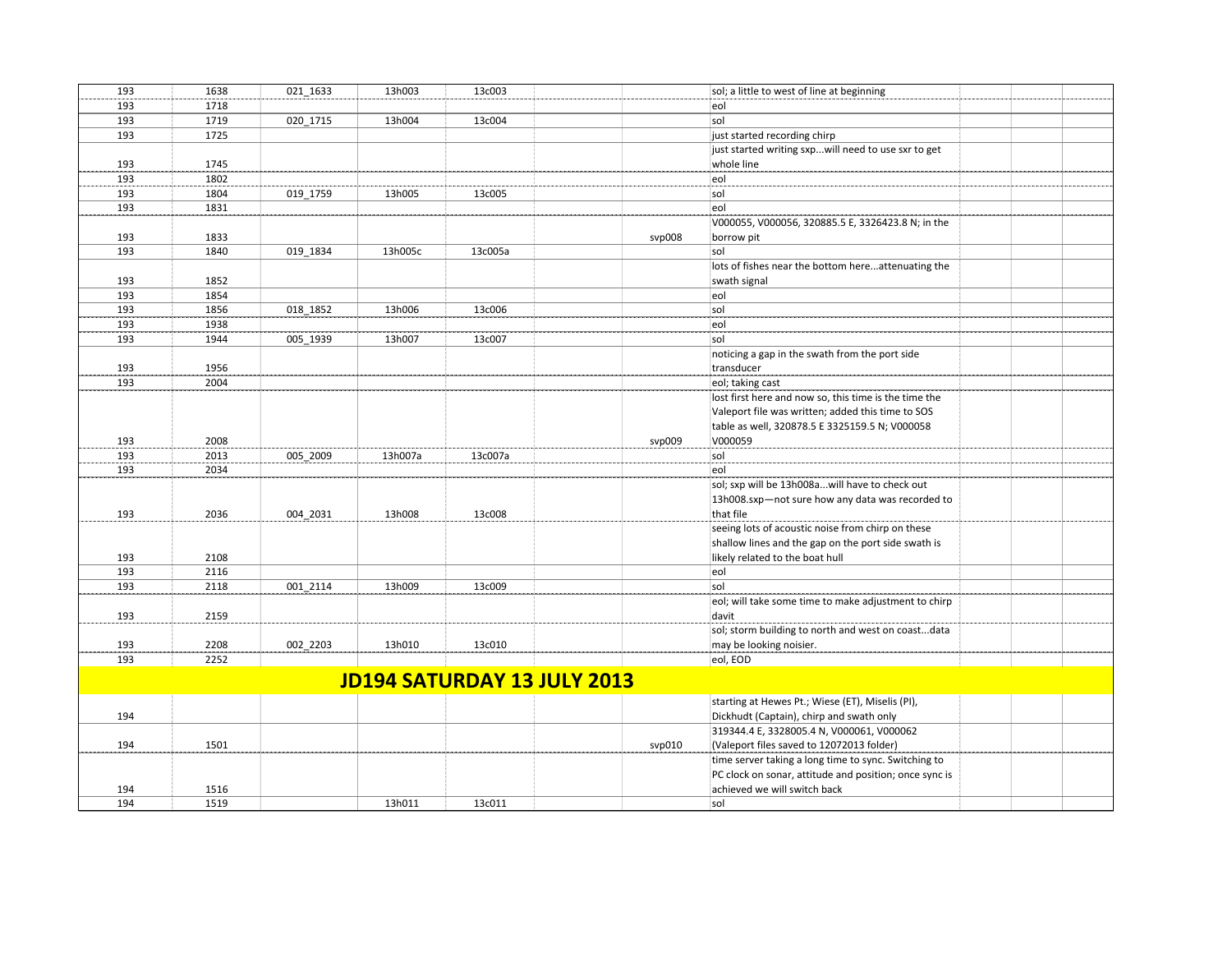|     |      |                  |         |         |        | eol, something screwy with saving .sxrs, probably a     |  |
|-----|------|------------------|---------|---------|--------|---------------------------------------------------------|--|
|     |      |                  |         |         |        | few extraneous Hypack files also, but we weren't        |  |
| 194 | 1520 |                  |         |         |        | recording long enough to note the file names            |  |
|     |      |                  |         |         |        |                                                         |  |
|     |      |                  |         |         |        | sol; 13h011a was not recording properlymay not          |  |
|     |      |                  |         |         |        | have recorded; started recording chirp a little late    |  |
| 194 | 1541 |                  | 13h011b | 13c011a |        | and accidentally recorded a .jsf instead of .sgy. Sigh. |  |
| 194 |      | 13BIM02_006_1537 |         |         |        |                                                         |  |
|     | 1552 |                  |         |         |        | eol only for chirp line; switched from .jsf to .sgy     |  |
| 194 | 1552 |                  |         | 13c011b |        | sol only for chirp line, now recording in .sgy          |  |
|     |      |                  |         |         |        | time server finally synced. Will switch from PC clock   |  |
| 194 | 1555 |                  |         |         |        | to Sensor clock when this line is complete              |  |
| 194 | 1626 |                  |         |         |        | eol                                                     |  |
|     |      |                  |         |         |        |                                                         |  |
| 194 | 1627 | 003 1623         | 13h012  | 13c012  |        | sol, now with all swath components on Sensor clock      |  |
| 194 | 1703 |                  |         |         |        | Astech turned on - session 002 started                  |  |
| 194 | 1709 |                  |         |         |        | eol                                                     |  |
| 194 | 1713 | 008 1708         | 13h013  | 13c013  |        | sol, stopping to take a cast                            |  |
| 194 |      |                  |         |         |        | eol                                                     |  |
| 194 | 1726 |                  |         |         | svp011 | 320264.4 E, 3326470.7 N, V000063, V000064               |  |
| 194 | 1733 | 008 1728         | 13h013a | 13c013a |        | sol                                                     |  |
| 194 | 1802 |                  |         |         |        | eol                                                     |  |
| 194 | 1804 | 007 1800         | 13h014  | 13c014  |        | sol                                                     |  |
| 194 | 1808 |                  |         |         |        | swath low amp to 160                                    |  |
| 194 | 1811 |                  |         |         |        | eol, stopping to take a cast                            |  |
| 194 | 1812 |                  |         |         | svp012 | 322127 E,3323187.4N, V000065, V000066                   |  |
| 194 | 1819 | 007 1814         | 13h014a | 13h014a |        | sol                                                     |  |
|     |      |                  |         |         |        | lots of fish/shrimp in the water column, swath totally  |  |
|     |      |                  |         |         |        |                                                         |  |
| 194 | 1849 |                  |         |         |        | attenuated on port side.                                |  |
| 194 | 1853 |                  |         |         |        | another big school of fish                              |  |
| 194 | 1854 |                  |         |         |        | eol                                                     |  |
| 194 | 1856 | 010 1851         | 13h015  | 13c015  |        | sol                                                     |  |
|     |      |                  |         |         |        | HUGE school of fish in the borrow pit; totally          |  |
| 194 | 1908 |                  |         |         |        | attenuating starboard side of swath                     |  |
| 194 | 1937 |                  |         |         |        | eol                                                     |  |
| 194 | 1938 | 009 1934         | 13h016  | 13c016  |        | sol                                                     |  |
|     |      |                  |         |         |        | just changed default SOS to 1536 from 1532 to better    |  |
| 194 | 2009 |                  |         |         |        | match SOS at the head.                                  |  |
| 194 | 2020 |                  |         |         |        | eol                                                     |  |
| 194 | 2022 | 012 2018         | 13h017  | 13c017  |        | sol                                                     |  |
|     |      |                  |         |         |        | really cool internal structure in chirp line on south   |  |
| 194 | 2039 |                  |         |         |        | edge of borrow pit.                                     |  |
| 194 | ?    |                  |         |         |        | eol, taking cast                                        |  |
| 194 | 2048 |                  |         |         | svp013 | 321408.3 E, 3324839 N, V000067, V000068                 |  |
| 194 | 2055 | 012 2051         | 13h017a | 13c017a |        |                                                         |  |
|     |      |                  |         |         |        | SOS vacation after copying wrong column into swath      |  |
|     |      |                  |         |         |        | from Valeport file, will need to redo and reapply last  |  |
| 194 | 2057 |                  |         |         |        | cast                                                    |  |
|     |      |                  |         |         |        |                                                         |  |
|     |      |                  |         |         |        | new SOS file save to sxp013 and cast applied to         |  |
| 194 | 2059 |                  |         |         |        | swath                                                   |  |
| 194 | 2113 |                  |         |         |        | eol                                                     |  |
| 194 | 2115 | 011 2110         | 13h018  | 13c018  |        | sol                                                     |  |
| 194 | 2154 |                  |         |         |        | eol                                                     |  |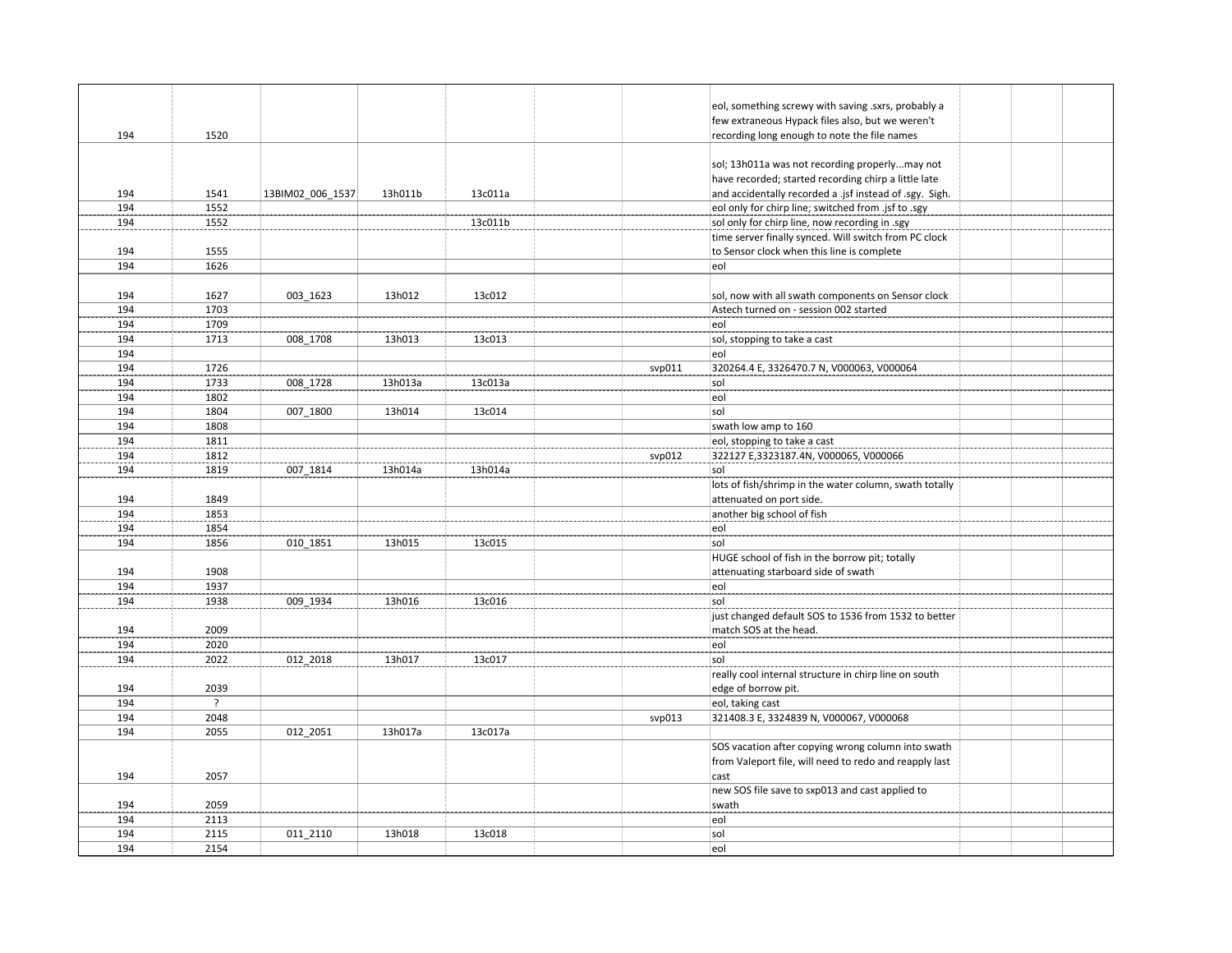| 194                              | 2158 | 014 2153         | 13h019  | 13c019  |        | sol                                                       |  |  |  |
|----------------------------------|------|------------------|---------|---------|--------|-----------------------------------------------------------|--|--|--|
| 194                              | 2159 |                  |         |         |        | eol                                                       |  |  |  |
| 194                              | 2200 |                  |         |         | svp014 | 319665.2 E, 3328107.7 N, V000069, V000070                 |  |  |  |
| 194                              | 2207 | 014 2202         | 13h019a | 13c019a |        | sol, overlaps 13x018                                      |  |  |  |
|                                  |      |                  |         |         |        |                                                           |  |  |  |
|                                  |      |                  |         |         |        | big pile of sand in the borrow pit?? Or perhaps where     |  |  |  |
|                                  | 2217 |                  |         |         |        |                                                           |  |  |  |
| 194                              |      |                  |         |         |        | the borrow pit intersects the edge of the platform?       |  |  |  |
|                                  |      |                  |         |         |        | eol, ending line early because thunderstorm is            |  |  |  |
|                                  |      |                  |         |         |        | building to our east, pulling gear and heading toward     |  |  |  |
| 194                              | 2229 |                  |         |         |        | the VI. EOD                                               |  |  |  |
| <b>JD195 SUNDAY 14 JULY 2013</b> |      |                  |         |         |        |                                                           |  |  |  |
|                                  |      |                  |         |         |        | Trying to survey at Hewes Point again. East winds are     |  |  |  |
|                                  |      |                  |         |         |        | kicking up some pretty big swell. Wiese (ET),             |  |  |  |
|                                  |      |                  |         |         |        |                                                           |  |  |  |
| 195                              |      |                  |         |         |        | Dickhudt (Captain), Miselis (PI)                          |  |  |  |
| 195                              | 1343 | 13BIM02 016 1338 | 13h020  | 13c020  |        | sol                                                       |  |  |  |
| 195                              | 1344 |                  |         |         |        | swath files just started                                  |  |  |  |
|                                  |      |                  |         |         |        |                                                           |  |  |  |
| 195                              | 1349 |                  |         |         |        | data's not looking greatseas are big and building         |  |  |  |
| 195                              | 1350 |                  |         |         |        | eol, calling it. Davit is not stable in these seas.       |  |  |  |
| 195                              | 1402 |                  | 13h021  |         |        | collecting a transit line                                 |  |  |  |
| 195                              | 1407 |                  |         |         |        | f190 not collected till now                               |  |  |  |
| 195                              |      |                  |         |         |        | eol?                                                      |  |  |  |
|                                  |      |                  |         |         |        | decided to come back out to collect data when the         |  |  |  |
|                                  |      |                  |         |         |        |                                                           |  |  |  |
|                                  |      |                  |         |         |        | wind laid down a bit, but swell is coming from the E      |  |  |  |
|                                  |      |                  |         |         |        | with occasional SE so we decided to try priority 3        |  |  |  |
|                                  |      |                  |         |         |        | lines that would allow us to go into the sea and with     |  |  |  |
|                                  |      |                  |         |         |        | the sea instead of broad to it. Wiese (ET), Miselis (PI), |  |  |  |
| 195                              |      |                  |         |         |        | Dickhudt (Captain)                                        |  |  |  |
|                                  |      |                  |         |         |        | here didn't get saved so will have to get appropriate     |  |  |  |
|                                  |      |                  |         |         |        | coordinates for svp cast from Hypack target, however      |  |  |  |
|                                  |      |                  |         |         |        | time is correct, V000071, V000072, V000073,               |  |  |  |
| 195                              | 2023 |                  |         |         | svp015 | V000074                                                   |  |  |  |
| 195                              | 2029 | 13BIM02 001 2025 | 13h022  | 13c021  |        | sol                                                       |  |  |  |
| 195                              | 2114 |                  |         |         |        | eol                                                       |  |  |  |
| 195                              | 2116 | 002 2112         | 13h023  | 13c022  |        | sol                                                       |  |  |  |
| 195                              | 2119 |                  |         |         |        | eol, stopping to take a cast                              |  |  |  |
| 195                              | 2020 |                  |         |         | svp016 | 316410.8 E, 3326310.6 N, V000075, V000076                 |  |  |  |
|                                  |      |                  |         |         |        |                                                           |  |  |  |
|                                  |      |                  |         |         |        | sol, swath started a little early so will need to remove  |  |  |  |
| 195                              | 2129 | 002 2125         | 13h023a | 13c022a |        | some turns from the beginning of the line                 |  |  |  |
| 195                              | 2207 |                  |         |         |        | eol                                                       |  |  |  |
| 195                              | 2209 | 003 2205         | 13h024  | 13c023  |        | sol, heading more with the sea now                        |  |  |  |
| 195                              | 2235 |                  |         |         |        | eol, taking cast                                          |  |  |  |
| 195                              | 2237 |                  |         |         | svp017 | 318150.8 E, 3327674.9 N, V000077, V000078                 |  |  |  |
|                                  |      |                  |         |         |        |                                                           |  |  |  |
|                                  |      |                  |         |         |        | sol, accidentally started writing .sgy to file 13c024a,   |  |  |  |
| 195                              | 2245 | 003 2239         | 13h024a | 13c023a |        | corrected shortly after sol                               |  |  |  |
| 195                              | 2304 |                  |         |         |        | eol                                                       |  |  |  |
| 195                              | 2306 | 004 2302         | 13h025  | 13c024  |        | sol                                                       |  |  |  |
| 195                              | 2344 |                  |         |         |        | eol                                                       |  |  |  |
| 195                              | 2347 |                  | 13h026  | 13c025  |        | sol                                                       |  |  |  |